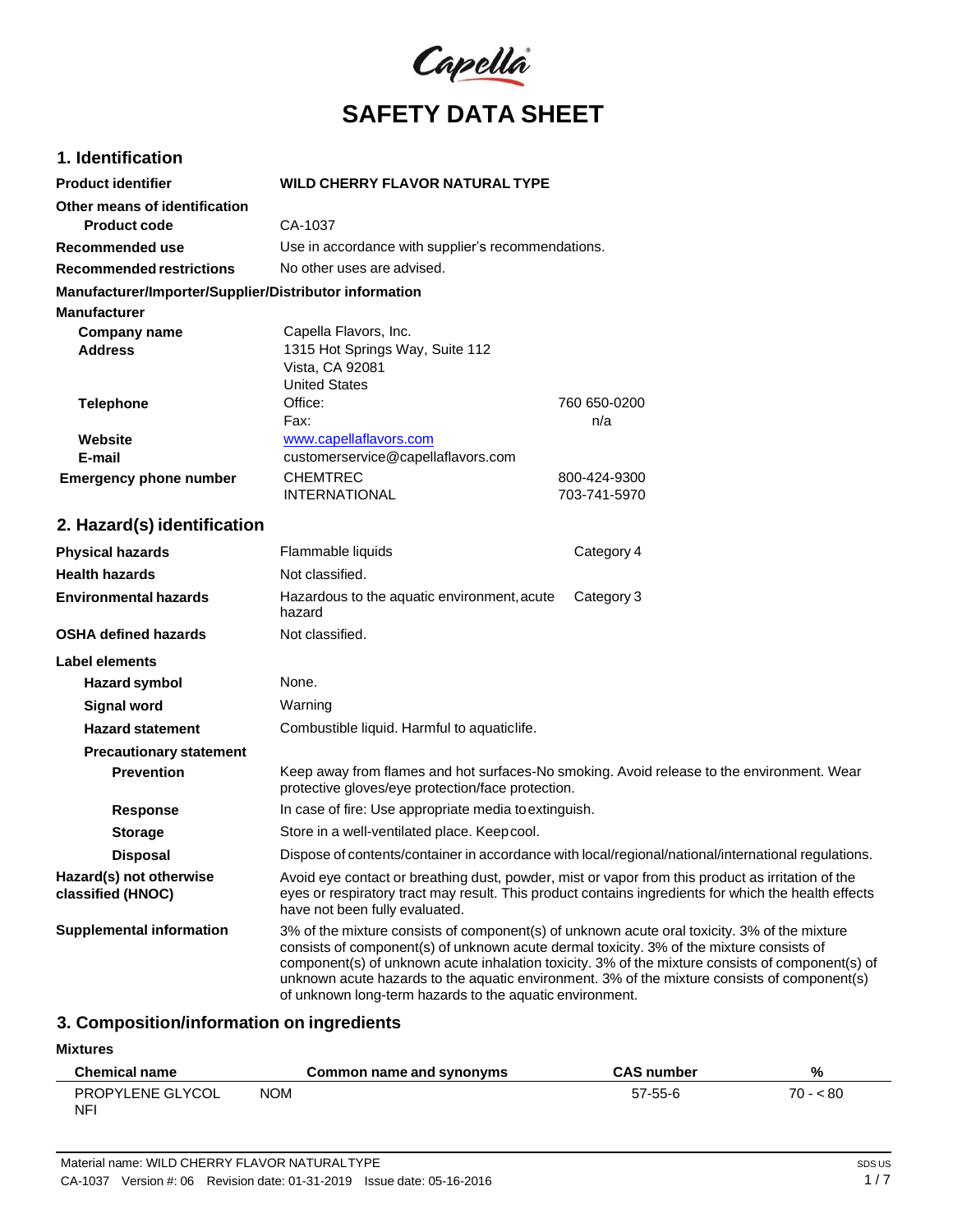| <b>Chemical name</b>                     | Common name and synonyms | <b>CAS</b> number | %         |
|------------------------------------------|--------------------------|-------------------|-----------|
| BENZALDEHYDE, NAT<br><b>NOP</b>          | #1023                    | $100 - 52 - 7$    | 1 - < 3   |
| Other components below reportable levels |                          |                   | $10 - 20$ |

Other components below reportable levels

\*Designates that a specific chemical identity and/or percentage of composition has been withheld as a trade secret.

### **4. First-aid measures**

L,

| <b>Inhalation</b>                                                            | Remove victim to fresh air and keep at rest in a position comfortable for breathing. If experiencing<br>respiratory symptoms: Call a poison center or doctor/physician.                                |
|------------------------------------------------------------------------------|--------------------------------------------------------------------------------------------------------------------------------------------------------------------------------------------------------|
| <b>Skin contact</b>                                                          | Wash off with soap and water. Get medical attention if irritation develops and persists.                                                                                                               |
| Eye contact                                                                  | Immediately flush eyes with plenty of water for at least 15 minutes. Remove contact lenses, if<br>present and easy to do. Continue rinsing. Get medical attention if irritation develops and persists. |
| Ingestion                                                                    | Rinse mouth. Get medical attention if symptoms occur.                                                                                                                                                  |
| <b>Most important</b><br>symptoms/effects, acute and<br>delayed              | Direct contact with eyes may cause temporary irritation.                                                                                                                                               |
| Indication of immediate<br>medical attention and special<br>treatment needed | Provide general supportive measures and treat symptomatically. In case of shortness of breath,<br>give oxygen. Keep victim warm. Keep victim under observation. Symptoms may bedelayed.                |
| <b>General information</b>                                                   | Ensure that medical personnel are aware of the material(s) involved, and take precautions to<br>protect themselves.                                                                                    |

## **5. Fire-fighting measures**

| Suitable extinguishing media                                     | Water fog. Alcohol resistant foam. Dry chemical powder. Carbon dioxide (CO2).                                                                                     |
|------------------------------------------------------------------|-------------------------------------------------------------------------------------------------------------------------------------------------------------------|
| Unsuitable extinguishing<br>media                                | Do not use water jet as an extinguisher, as this will spread the fire.                                                                                            |
| Specific hazards arising from<br>the chemical                    | The product is combustible, and heating may generate vapors which may form explosive vapor/air<br>mixtures. During fire, gases hazardous to health may be formed. |
| Special protective equipment<br>and precautions for firefighters | Self-contained breathing apparatus and full protective clothing must be worn in case of fire.                                                                     |
| <b>Fire fighting</b><br>equipment/instructions                   | In case of fire and/or explosion do not breathe fumes. Move containers from fire area if you can do<br>so without risk.                                           |
| <b>Specific methods</b>                                          | Use standard firefighting procedures and consider the hazards of other involved materials.                                                                        |
| <b>General fire hazards</b>                                      | Combustible liquid.                                                                                                                                               |

## **6. Accidental release measures**

| Personal precautions,<br>protective equipment and<br>emergency procedures | Keep unnecessary personnel away. Keep people away from and upwind of spill/leak. Eliminate all<br>ignition sources (no smoking, flares, sparks, or flames in immediate area). Wear appropriate<br>protective equipment and clothing during clean-up. Avoid inhalation of vapor, fumes, dust and/or<br>mist from the spilled material. Ensure adequate ventilation. Local authorities should be advised if<br>significant spillages cannot be contained. For personal protection, see section 8 of the SDS. |
|---------------------------------------------------------------------------|------------------------------------------------------------------------------------------------------------------------------------------------------------------------------------------------------------------------------------------------------------------------------------------------------------------------------------------------------------------------------------------------------------------------------------------------------------------------------------------------------------|
| Methods and materials for<br>containment and cleaning up                  | Use water spray to reduce vapors or divert vapor cloud drift. Eliminate all ignition sources (no<br>smoking, flares, sparks, or flames in immediate area). Keep combustibles (wood, paper, oil, etc.)<br>away from spilled material. Prevent product from entering drains.                                                                                                                                                                                                                                 |
|                                                                           | Large Spills: Stop the flow of material, if this is without risk. Dike the spilled material, where this is<br>possible. Use a non-combustible material like vermiculite, sand or earth to soak up the product<br>and place into a container for later disposal. Following product recovery, flush area with water.                                                                                                                                                                                         |
|                                                                           | Small Spills: Absorb with earth, sand or other non-combustible material and transfer to containers<br>for later disposal. Clean surface thoroughly to remove residual contamination.                                                                                                                                                                                                                                                                                                                       |
|                                                                           | Never return spills to original containers for re-use. For waste disposal, see section 13 of the SDS.                                                                                                                                                                                                                                                                                                                                                                                                      |
| <b>Environmental precautions</b>                                          | Avoid release to the environment. Inform appropriate managerial or supervisory personnel of all<br>environmental releases. Prevent further leakage or spillage if safe to do so. Avoid discharge into<br>drains, water courses or onto the ground.                                                                                                                                                                                                                                                         |
| 7. Handling and storage                                                   |                                                                                                                                                                                                                                                                                                                                                                                                                                                                                                            |
| <b>Precautions for safe handling</b>                                      | Keep away from open flames, hot surfaces and sources of ignition. When using do not smoke.<br>Avoid breathing dust/fume/gas/mist/vapors/spray. Avoid contact with eyes. Avoid prolonged                                                                                                                                                                                                                                                                                                                    |

exposure. Use only outdoors or in a well-ventilated area. Wear appropriate personal protective equipment. Avoid release to the environment. Observe good industrial hygienepractices.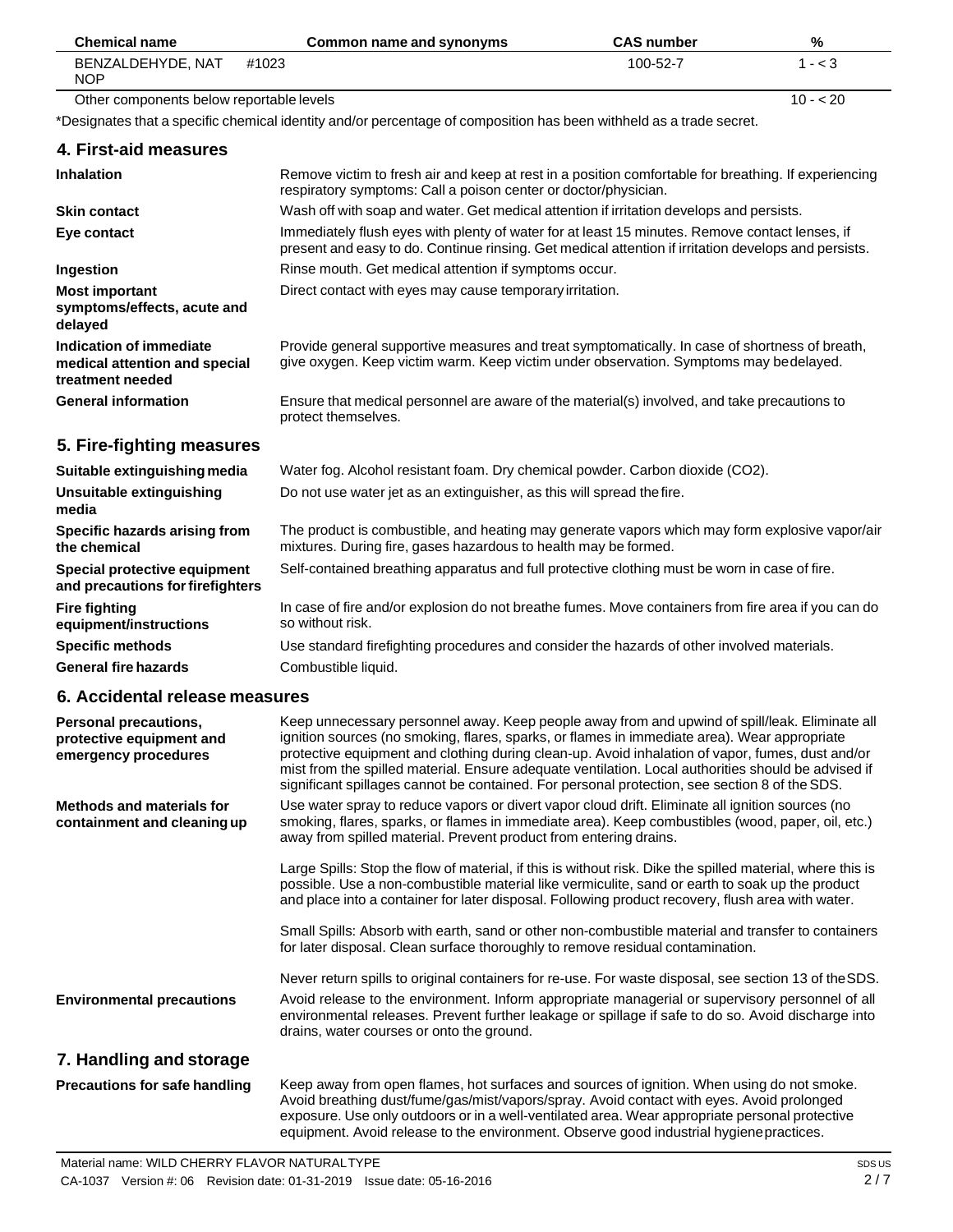Store locked up. Keep away from heat, sparks and open flame. Store in a cool, dry place out of direct sunlight. Store in tightly closed container. Store in a well-ventilated place. Keep in an area equipped with sprinklers. Store away from incompatible materials (see Section 10 of theSDS).

## **8. Exposure controls/personal protection**

#### **Occupational exposure limits**

The following constituents are the only constituents of the product which have a PEL, TLV or other recommended exposure limit. At this time, the other constituents have no known exposure limits.

| <b>Components</b>                                        | US. Workplace Environmental Exposure Level (WEEL) Guides<br><b>Type</b>                                                                                                                                                                                                                                                                                            | Value             | <b>Form</b> |
|----------------------------------------------------------|--------------------------------------------------------------------------------------------------------------------------------------------------------------------------------------------------------------------------------------------------------------------------------------------------------------------------------------------------------------------|-------------------|-------------|
| BENZALDEHYDE, NAT<br>#1023<br>NOP (CAS<br>$100 - 52 - 7$ | <b>STEL</b>                                                                                                                                                                                                                                                                                                                                                        | 17.4 mg/m3        |             |
|                                                          |                                                                                                                                                                                                                                                                                                                                                                    | 4 ppm             |             |
|                                                          | <b>TWA</b>                                                                                                                                                                                                                                                                                                                                                         | 8.7 mg/m3         |             |
|                                                          |                                                                                                                                                                                                                                                                                                                                                                    | 2 ppm             |             |
| PROPYLENE GLYCOL<br>NOM NFI (CAS 57-55-6)                | <b>TWA</b>                                                                                                                                                                                                                                                                                                                                                         | $10 \text{ mg/m}$ | Aerosol.    |
| <b>Biological limit values</b>                           | No biological exposure limits noted for the ingredient(s).                                                                                                                                                                                                                                                                                                         |                   |             |
| Appropriate engineering<br>controls                      | Good general ventilation should be used. Ventilation rates should be matched to conditions. If<br>applicable, use process enclosures, local exhaust ventilation, or other engineering controls to<br>maintain airborne levels below recommended exposure limits. If exposure limits have not been<br>established, maintain airborne levels to an acceptable level. |                   |             |
|                                                          | Individual protection measures, such as personal protective equipment                                                                                                                                                                                                                                                                                              |                   |             |
| <b>Eye/face protection</b>                               | Wear safety glasses with side shields (or goggles).                                                                                                                                                                                                                                                                                                                |                   |             |
| <b>Skin protection</b>                                   |                                                                                                                                                                                                                                                                                                                                                                    |                   |             |
| <b>Hand protection</b>                                   | Wear appropriate chemical resistant gloves.                                                                                                                                                                                                                                                                                                                        |                   |             |
| Other                                                    | Wear suitable protective clothing.                                                                                                                                                                                                                                                                                                                                 |                   |             |
| <b>Respiratory protection</b>                            | If engineering controls do not maintain airborne concentrations below recommended exposure<br>limits (where applicable) or to an acceptable level (in countries where exposure limits have not<br>been established), an approved respirator must be worn.                                                                                                          |                   |             |
| <b>Thermal hazards</b>                                   | Wear appropriate thermal protective clothing, whennecessary.                                                                                                                                                                                                                                                                                                       |                   |             |
| General hygiene<br>considerations                        | When using do not smoke. Always observe good personal hygiene measures, such as washing<br>after handling the material and before eating, drinking, and/or smoking. Routinely wash work<br>clothing and protective equipment to remove contaminants.                                                                                                               |                   |             |

## **9. Physical and chemical properties**

| Appearance                                   |                                  |
|----------------------------------------------|----------------------------------|
| <b>Physical state</b>                        | Liquid.                          |
| Form                                         | Liquid.                          |
| Color                                        | Not available.                   |
| Odor                                         | Not available.                   |
| Odor threshold                               | Not available.                   |
| рH                                           | Not available.                   |
| Melting point/freezing point                 | $-74.2$ °F ( $-59$ °C) estimated |
| Initial boiling point and boiling<br>range   | 370.76 °F (188.2 °C) estimated   |
| <b>Flash point</b>                           | 150.0 °F (65.6 °C) Closed Cup    |
| <b>Evaporation rate</b>                      | Not available.                   |
| Flammability (solid, gas)                    | Not applicable.                  |
| Upper/lower flammability or explosive limits |                                  |
| <b>Flammability limit - lower</b><br>$(\% )$ | Not available.                   |
| <b>Flammability limit - upper</b><br>(%)     | Not available.                   |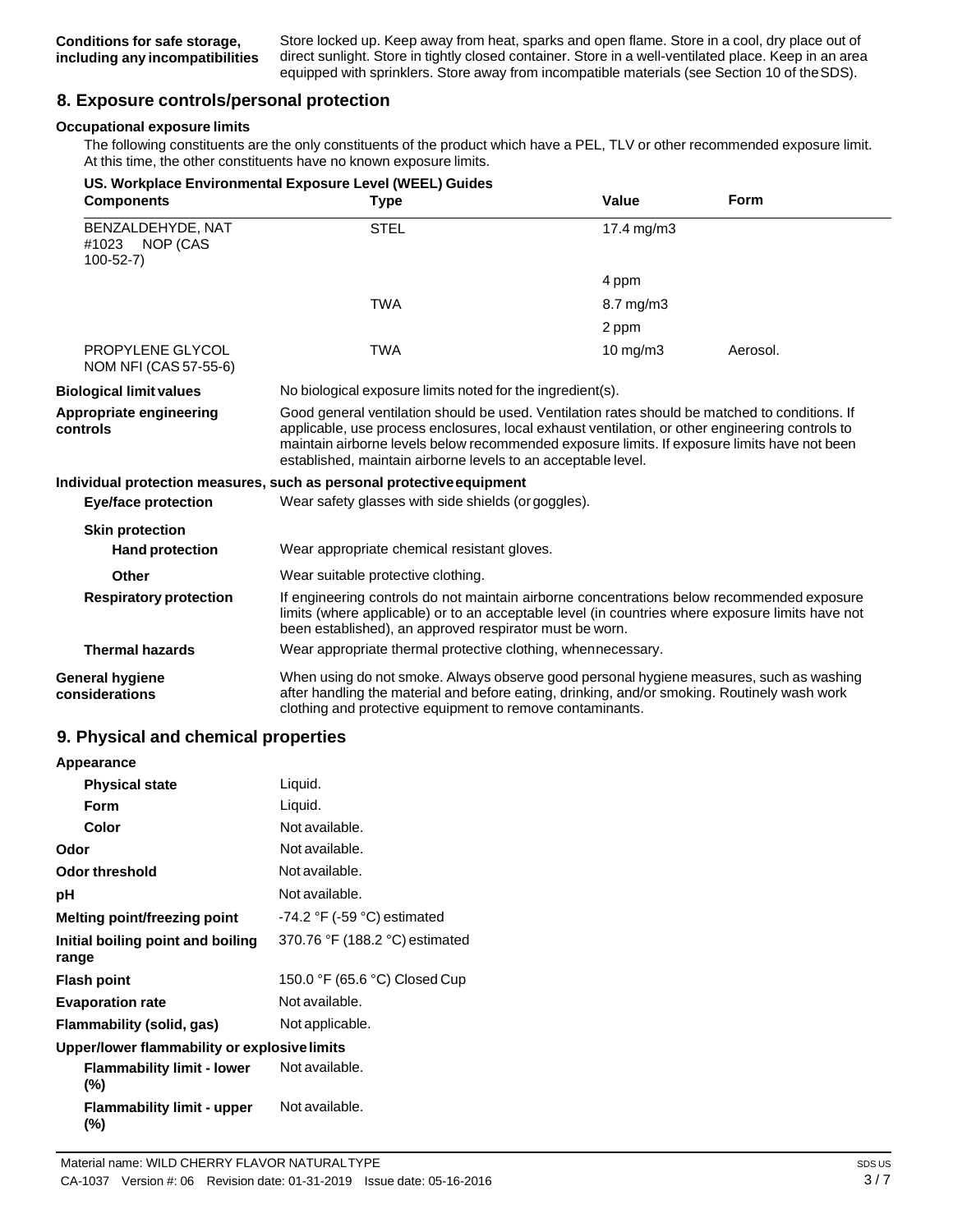| <b>Explosive limit - lower (%)</b>                | Not available.               |
|---------------------------------------------------|------------------------------|
| Explosive limit - upper (%)                       | Not available.               |
| Vapor pressure                                    | 0.14 hPa estimated           |
| Vapor density                                     | Not available.               |
| <b>Relative density</b>                           | Not available.               |
| Solubility(ies)                                   |                              |
| Solubility (water)                                | Not available.               |
| <b>Partition coefficient</b><br>(n-octanol/water) | Not available.               |
| <b>Auto-ignition temperature</b>                  | 700 °F (371.11 °C) estimated |
| Decomposition temperature                         | Not available.               |
| <b>Viscosity</b>                                  | Not available.               |
| <b>Other information</b>                          |                              |
| <b>Explosive properties</b>                       | Not explosive.               |
| <b>Flammability class</b>                         | Combustible IIIA estimated   |
| <b>Oxidizing properties</b>                       | Not oxidizing.               |
| <b>Refractive index</b>                           | 1.4131 - 1.4431              |
| <b>Specific gravity</b>                           | $1.03 - 1.06$                |

## **10. Stability and reactivity**

| <b>Reactivity</b>                            | The product is stable and non-reactive under normal conditions of use, storage and transport.                                                                            |
|----------------------------------------------|--------------------------------------------------------------------------------------------------------------------------------------------------------------------------|
| <b>Chemical stability</b>                    | Material is stable under normal conditions.                                                                                                                              |
| <b>Possibility of hazardous</b><br>reactions | No dangerous reaction known under conditions of normal use.                                                                                                              |
| <b>Conditions to avoid</b>                   | Keep away from heat, hot surfaces, sparks, open flames and other ignition sources. Avoid<br>temperatures exceeding the flash point. Contact with incompatible materials. |
| Incompatible materials                       | Strong oxidizing agents.                                                                                                                                                 |
| <b>Hazardous decomposition</b><br>products   | No hazardous decomposition products are known.                                                                                                                           |

# **11. Toxicological information**

## **Information on likely routes of exposure**

| <b>Inhalation</b>                                                                  | May cause irritation to the respiratory system. Prolonged inhalation may be harmful. |
|------------------------------------------------------------------------------------|--------------------------------------------------------------------------------------|
| <b>Skin contact</b>                                                                | No adverse effects due to skin contact are expected.                                 |
| Eye contact                                                                        | May be irritating to eyes.                                                           |
| Ingestion                                                                          | Expected to be a low ingestion hazard.                                               |
| Symptoms related to the<br>physical, chemical and<br>toxicological characteristics | Direct contact with eyes may cause temporary irritation.                             |

# **Information on toxicological effects**

| <b>Acute toxicity</b>                |       | Not known.                                                |                     |
|--------------------------------------|-------|-----------------------------------------------------------|---------------------|
| <b>Components</b>                    |       | <b>Species</b>                                            | <b>Test Results</b> |
| BENZALDEHYDE, NAT                    | #1023 | NOP (CAS 100-52-7)                                        |                     |
| <b>Acute</b>                         |       |                                                           |                     |
| Oral                                 |       |                                                           |                     |
| LD50                                 |       | Rat                                                       | 1300 mg/kg          |
| Skin corrosion/irritation            |       | Prolonged skin contact may cause temporary irritation.    |                     |
| Serious eye damage/eye<br>irritation |       | Direct contact with eyes may cause temporary irritation.  |                     |
| Respiratory or skinsensitization     |       |                                                           |                     |
| <b>Respiratory sensitization</b>     |       | Not a respiratory sensitizer.                             |                     |
| <b>Skin sensitization</b>            |       | This product is not expected to cause skin sensitization. |                     |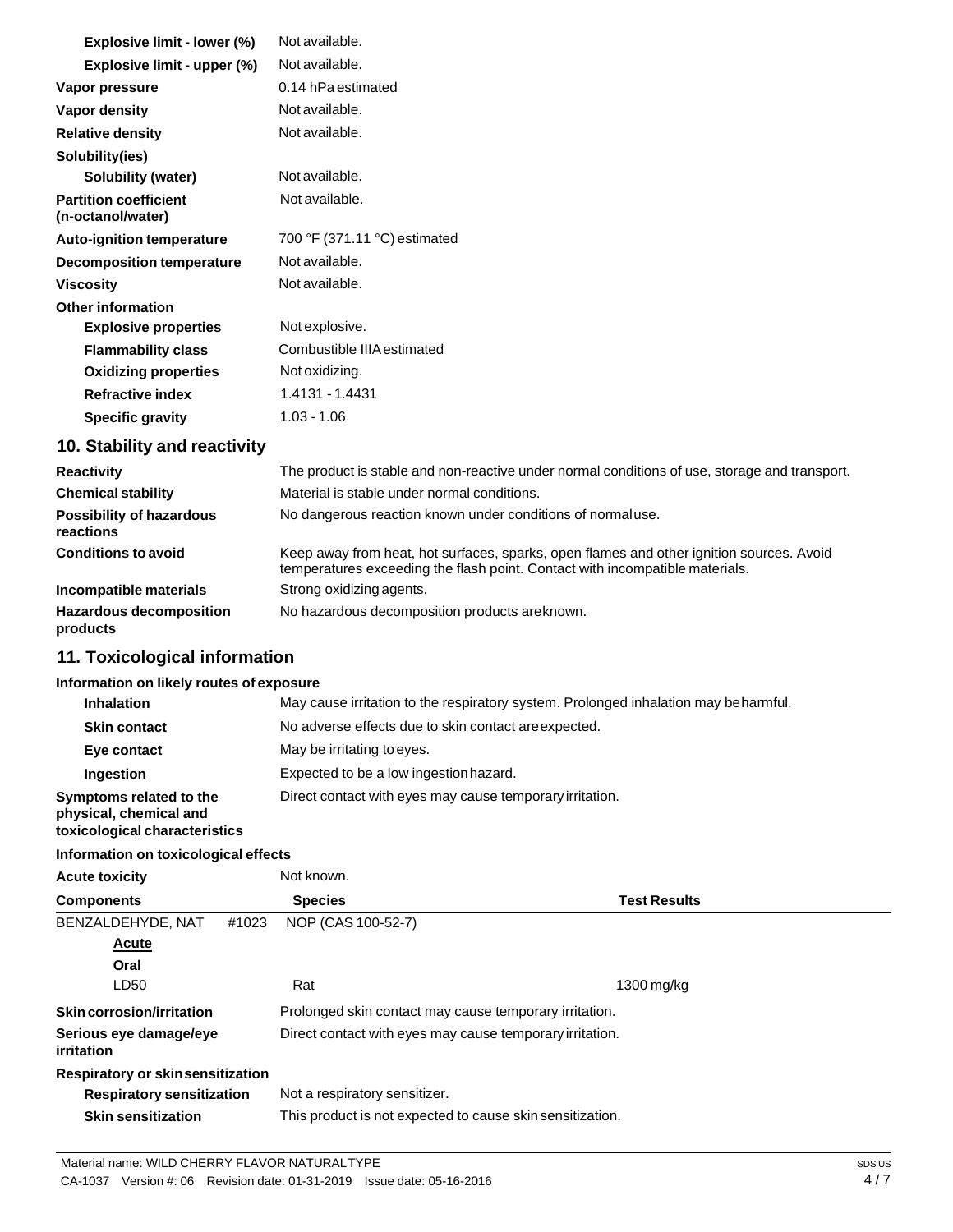| <b>Germ cell mutagenicity</b>                         | No data available to indicate product or any components present at greater than 0.1% are<br>mutagenic or genotoxic.                                                                                                                                                                                                                               |  |  |
|-------------------------------------------------------|---------------------------------------------------------------------------------------------------------------------------------------------------------------------------------------------------------------------------------------------------------------------------------------------------------------------------------------------------|--|--|
| Carcinogenicity                                       | Not classifiable as to carcinogenicity to humans.                                                                                                                                                                                                                                                                                                 |  |  |
|                                                       | IARC Monographs. Overall Evaluation of Carcinogenicity                                                                                                                                                                                                                                                                                            |  |  |
| Not listed.<br>Not regulated.<br>Not listed.          | OSHA Specifically Regulated Substances (29 CFR 1910.1001-1052)<br>US. National Toxicology Program (NTP) Report on Carcinogens                                                                                                                                                                                                                     |  |  |
| <b>Reproductive toxicity</b>                          | This product is not expected to cause reproductive or developmental effects.                                                                                                                                                                                                                                                                      |  |  |
| Specific target organ toxicity -<br>single exposure   | Not classified.                                                                                                                                                                                                                                                                                                                                   |  |  |
| Specific target organ toxicity -<br>repeated exposure | Not classified.                                                                                                                                                                                                                                                                                                                                   |  |  |
| <b>Aspiration hazard</b>                              | Not an aspiration hazard.                                                                                                                                                                                                                                                                                                                         |  |  |
| <b>Chronic effects</b>                                | Prolonged inhalation may be harmful.                                                                                                                                                                                                                                                                                                              |  |  |
| 12. Ecological information                            |                                                                                                                                                                                                                                                                                                                                                   |  |  |
| <b>Ecotoxicity</b>                                    | Harmful to aquatic life.                                                                                                                                                                                                                                                                                                                          |  |  |
| Persistence and degradability                         | No data is available on the degradability of any ingredients in the mixture.                                                                                                                                                                                                                                                                      |  |  |
| <b>Bioaccumulative potential</b>                      |                                                                                                                                                                                                                                                                                                                                                   |  |  |
| Partition coefficient n-octanol / water (log Kow)     |                                                                                                                                                                                                                                                                                                                                                   |  |  |
| BENZALDEHYDE, NAT<br>PROPYLENE GLYCOL                 | #1023<br><b>NOP</b><br>1.48<br>NOM NFI<br>$-0.92$                                                                                                                                                                                                                                                                                                 |  |  |
| <b>Mobility in soil</b>                               | No data available.                                                                                                                                                                                                                                                                                                                                |  |  |
| Other adverse effects                                 | No other adverse environmental effects (e.g. ozone depletion, photochemical ozone creation<br>potential, endocrine disruption, global warming potential) are expected from this component.                                                                                                                                                        |  |  |
| 13. Disposal considerations                           |                                                                                                                                                                                                                                                                                                                                                   |  |  |
| <b>Disposal instructions</b>                          | Collect and reclaim or dispose in sealed containers at licensed waste disposal site. Do not allow<br>this material to drain into sewers/water supplies. Do not contaminate ponds, waterways or ditches<br>with chemical or used container. Dispose of contents/container in accordance with<br>local/regional/national/international regulations. |  |  |
| <b>Local disposal regulations</b>                     | Dispose in accordance with all applicable regulations.                                                                                                                                                                                                                                                                                            |  |  |
| Hazardous waste code                                  | The waste code should be assigned in discussion between the user, the producer and the waste<br>disposal company.                                                                                                                                                                                                                                 |  |  |
| Waste from residues / unused<br>products              | Dispose of in accordance with local regulations. Empty containers or liners may retain some<br>product residues. This material and its container must be disposed of in a safe manner (see:<br>Disposal instructions).                                                                                                                            |  |  |
| <b>Contaminated packaging</b>                         | Since emptied containers may retain product residue, follow label warnings even after container is<br>emptied. Empty containers should be taken to an approved waste handling site for recycling or<br>disposal.                                                                                                                                  |  |  |
| 14. Transport information                             |                                                                                                                                                                                                                                                                                                                                                   |  |  |
| <b>DOT</b>                                            |                                                                                                                                                                                                                                                                                                                                                   |  |  |
|                                                       |                                                                                                                                                                                                                                                                                                                                                   |  |  |

Not regulated as dangerous goods.

#### **IATA**

Not regulated as dangerous goods.

## **IMDG**

Not regulated as dangerous goods.

#### **Transport in bulk according to Annex II of MARPOL 73/78 and the IBC Code** Not established.

## **15. Regulatory information**

**US** federal regulations

This product is a "Hazardous Chemical" as defined by the OSHA Hazard Communication Standard, 29 CFR 1910.1200.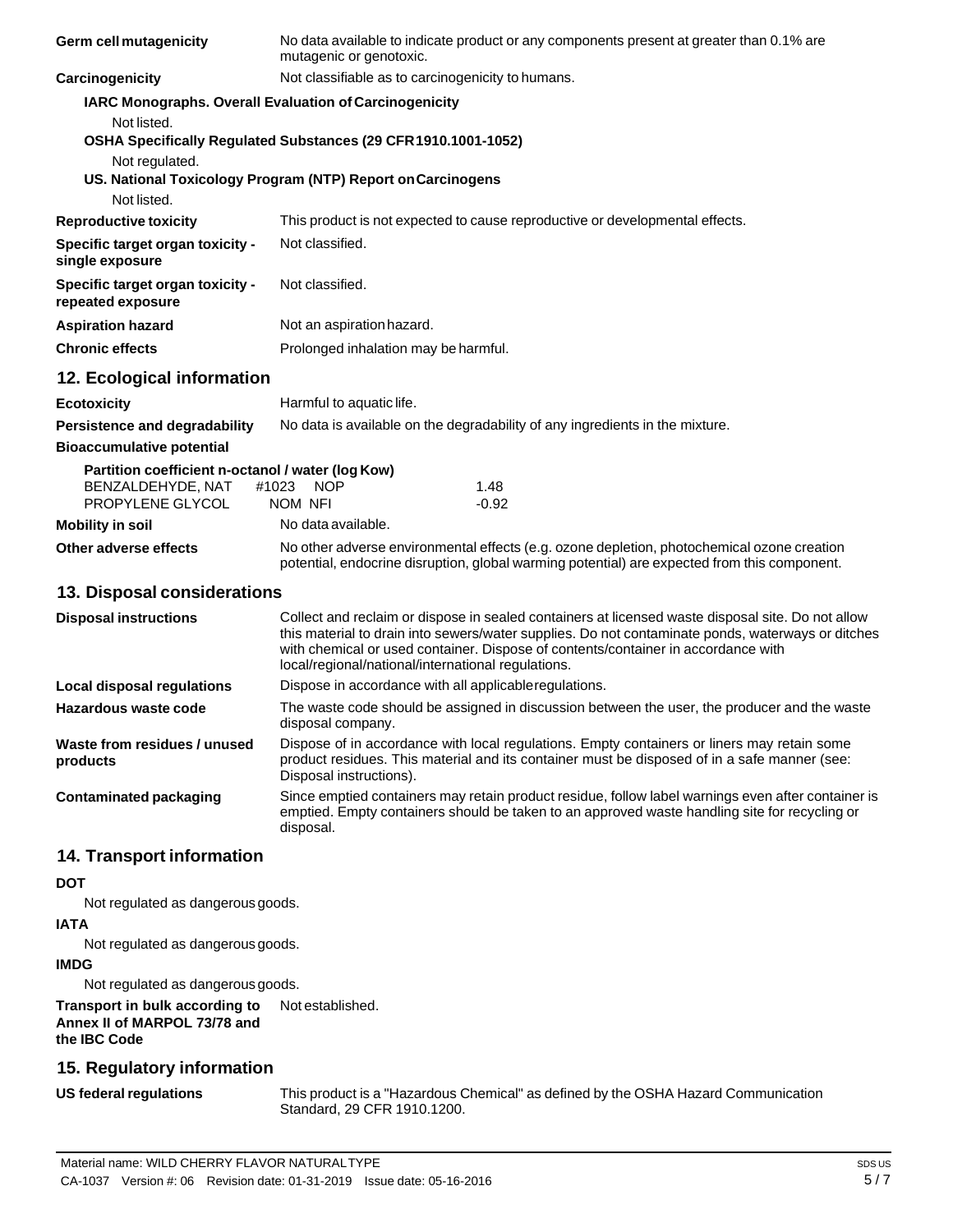| <b>Toxic Substances Control Act (TSCA)</b>                                                           |                                     |                                                                           |                                                                                                                                                                                                      |                        |
|------------------------------------------------------------------------------------------------------|-------------------------------------|---------------------------------------------------------------------------|------------------------------------------------------------------------------------------------------------------------------------------------------------------------------------------------------|------------------------|
| TSCA Section 12(b) Export Notification (40 CFR 707, Subpt. D)                                        |                                     |                                                                           |                                                                                                                                                                                                      |                        |
| Not regulated.                                                                                       |                                     |                                                                           |                                                                                                                                                                                                      |                        |
| <b>CERCLA Hazardous Substance List (40 CFR 302.4)</b>                                                |                                     |                                                                           |                                                                                                                                                                                                      |                        |
| Not listed.                                                                                          |                                     |                                                                           |                                                                                                                                                                                                      |                        |
| <b>SARA 304 Emergency release notification</b>                                                       |                                     |                                                                           |                                                                                                                                                                                                      |                        |
| Not regulated.<br>OSHA Specifically Regulated Substances (29 CFR 1910.1001-1052)                     |                                     |                                                                           |                                                                                                                                                                                                      |                        |
| Not regulated.                                                                                       |                                     |                                                                           |                                                                                                                                                                                                      |                        |
| Superfund Amendments and Reauthorization Act of 1986(SARA)<br>SARA 302 Extremely hazardous substance |                                     |                                                                           |                                                                                                                                                                                                      |                        |
| Not listed.                                                                                          |                                     |                                                                           |                                                                                                                                                                                                      |                        |
| SARA 311/312 Hazardous<br>chemical                                                                   | No (Exempt)                         |                                                                           |                                                                                                                                                                                                      |                        |
| <b>SARA 313 (TRI reporting)</b><br>Not regulated.                                                    |                                     |                                                                           |                                                                                                                                                                                                      |                        |
| Other federal regulations                                                                            |                                     |                                                                           |                                                                                                                                                                                                      |                        |
| Clean Air Act (CAA) Section 112 Hazardous Air Pollutants (HAPs) List                                 |                                     |                                                                           |                                                                                                                                                                                                      |                        |
| Not regulated.                                                                                       |                                     |                                                                           |                                                                                                                                                                                                      |                        |
|                                                                                                      |                                     |                                                                           | Clean Air Act (CAA) Section 112(r) Accidental Release Prevention (40 CFR 68.130)                                                                                                                     |                        |
| Not regulated.                                                                                       |                                     |                                                                           |                                                                                                                                                                                                      |                        |
| <b>Safe Drinking Water Act</b><br>(SDWA)                                                             | Not regulated.                      |                                                                           |                                                                                                                                                                                                      |                        |
|                                                                                                      |                                     |                                                                           | Drug Enforcement Administration (DEA). List 1 & 2 Exempt Chemical Mixtures (21 CFR 1310.12(c))                                                                                                       |                        |
| BENZALDEHYDE, NAT<br>(CAS 100-52-7)<br><b>DEA Exempt Chemical Mixtures Code Number</b>               | #1023                               | <b>NOP</b>                                                                | 50 %WV                                                                                                                                                                                               |                        |
| BENZALDEHYDE, NAT<br>(CAS 100-52-7)                                                                  | #1023                               | <b>NOP</b>                                                                | 8256                                                                                                                                                                                                 |                        |
|                                                                                                      |                                     |                                                                           | FEMA Priority Substances Respiratory Health and Safety in the Flavor Manufacturing Workplace                                                                                                         |                        |
| BENZALDEHYDE, NAT<br>(CAS 100-52-7)                                                                  | #1023                               | <b>NOP</b>                                                                | <b>High priority</b>                                                                                                                                                                                 |                        |
| <b>US state regulations</b>                                                                          |                                     |                                                                           |                                                                                                                                                                                                      |                        |
| <b>California Proposition 65</b>                                                                     |                                     |                                                                           |                                                                                                                                                                                                      |                        |
| more information go to www.P65Warnings.ca.gov.                                                       |                                     |                                                                           | California Safe Drinking Water and Toxic Enforcement Act of 1986 (Proposition 65): Thismaterial<br>is not known to contain any chemicals currently listed as carcinogens or reproductive toxins. For |                        |
| <b>International Inventories</b>                                                                     |                                     |                                                                           |                                                                                                                                                                                                      |                        |
| Country(s) or region                                                                                 | Inventory name                      |                                                                           |                                                                                                                                                                                                      | On inventory (yes/no)* |
| Australia                                                                                            |                                     |                                                                           | Australian Inventory of Chemical Substances (AICS)                                                                                                                                                   | No.                    |
| Canada                                                                                               | Domestic Substances List (DSL)      |                                                                           |                                                                                                                                                                                                      | No.                    |
| Canada                                                                                               | Non-Domestic Substances List (NDSL) |                                                                           | No                                                                                                                                                                                                   |                        |
| China                                                                                                |                                     |                                                                           | Inventory of Existing Chemical Substances in China (IECSC)                                                                                                                                           | No.                    |
| Europe                                                                                               |                                     | European Inventory of Existing Commercial Chemical<br>Substances (EINECS) |                                                                                                                                                                                                      |                        |
| Europe                                                                                               |                                     |                                                                           | European List of Notified Chemical Substances (ELINCS)                                                                                                                                               | No                     |
| Japan                                                                                                |                                     | Inventory of Existing and New Chemical Substances (ENCS)                  |                                                                                                                                                                                                      |                        |
| Korea                                                                                                |                                     | Existing Chemicals List (ECL)<br>No.                                      |                                                                                                                                                                                                      |                        |
| New Zealand                                                                                          | New Zealand Inventory               |                                                                           |                                                                                                                                                                                                      | No.                    |
| Philippines                                                                                          | (PICCS)                             |                                                                           | Philippine Inventory of Chemicals and Chemical Substances                                                                                                                                            | No.                    |
| Taiwan                                                                                               |                                     |                                                                           | Taiwan Chemical Substance Inventory (TCSI)                                                                                                                                                           | Yes                    |